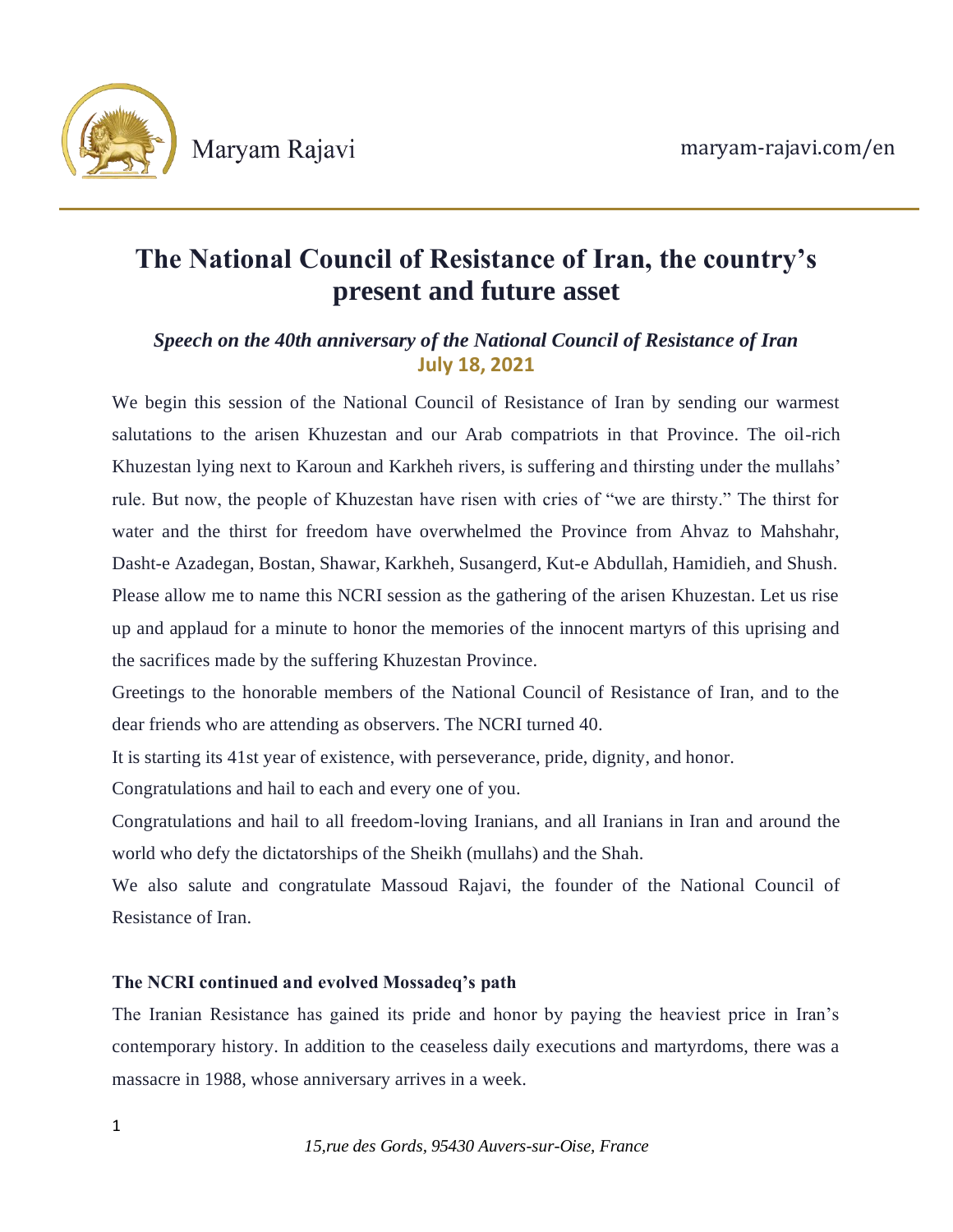Incidentally, today is July 18, the anniversary of the ceasefire in the Iran-Iraq war imposed on Khomeini. The Iranian Resistance's National Liberation Army imposed this ceasefire on Khomeini after 100 military operations with many sacrifices. Khomeini called this ceasefire, a "poison chalice." The unpatriotic war, whose motto was "Liberating Quds (Jerusalem) via Karbala," claimed the lives of one million and left two million wounded and maimed on the Iranian side, alone.

These days, Iranian people simply say: "Our enemy is right here, they lie when they say it's America." In those days, too, everyone knows that Khomeini falsely said that the enemy was Iraq. The Iranian Resistance was the sole party which dared to stand for peace and freedom and challenge Khomeini's incredible demagoguery and destroying Iran's youths, resources, and wealth in the inferno of war.

Founded on July 21, 1981, by Massoud Rajavi in Tehran, the NCRI is indeed the historical continuation and evolution of the path of Dr. Mohammad Mossadeq.

On the eve of the anniversary of the July 21, 1952 national uprising, the NCRI's interim session pays tribute to the Great Mossadeq. We pay homage to the martyrs and all the compatriots who rose up on that day to support the leader of Iran's national movement.

The NCRI is honored to have elevated the democratic legacies of the Constitutional Movement and the National Movement of Iran in four decades of relentless struggle against the backward religious fascism and put forth a progressive alternative, which represents the Iranian people's desire for regime change and the establishment of a free Iran.

A democratically-elected republic based on universal suffrage and free elections, separation of religion and state, gender equality, and justice, which rejects all gender, ethnic, and religious discriminations, and defends the autonomy of oppressed ethnic groups within the framework of Iran's unity and territorial integrity.

One of the Iranian people's great achievements has been the relentless struggle of the NCRI and its Chairman to defend the freedom movement's vital demarcations against the pillage and plunder of the mullahs' vicious tyranny and its domestic and international factions and allies. After 40 years of ceaseless struggle, this alternative has developed into an asset for Iran's present and future.

#### **Contraction emanates from the regime's nature**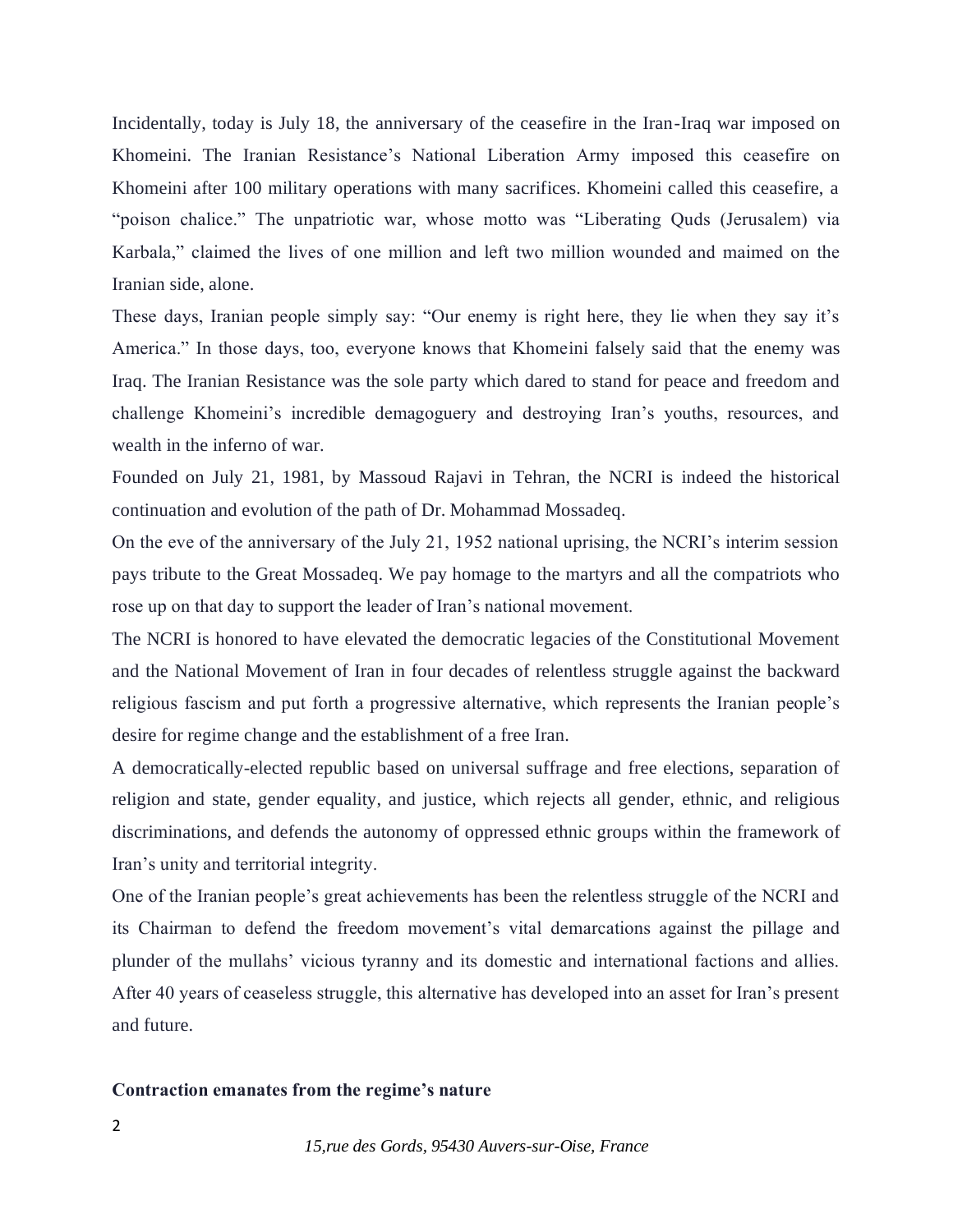Dear friends,

Since the NCRI's founding anniversary last year, we have witnessed significant developments. Among them, the election farce and the appointment of Ebrahim Raisi, the henchman of the 1988 massacre, to consolidate the religious fascism, have a special place.

A glance over the NCRI's statements and resolutions and messages of the NCRI Chairman since 1981, clearly shows that the Council has a profound and realistic understanding of the backward nature of the ruling regime. It also shows that the regime has no options but to close ranks and crack down.

The NCRI was the first to use the term "contraction" to describe this path. It indeed refers to an important theory on the regime's nature, strategy, and its inevitable policies.

According to this theory:

First, the absolute hegemony of the Vali-e Faqih (or supreme leader) is inviolable as far as the regime is concerned. The Constitution drafted by the Assembly of Experts in 1979 was revised, supplemented, and reinforced a decade later. Its essence is the principle of the velayat-e faqih, (absolute rule of the clergy), which Khomeini later elevated to the absolute rule of the faqih.

Two, to preserve its internal and external balance, the supreme leader needs to devour and purge its own components and factions. Creating a monolithic regime and shrinking its base of power are indispensable to the regime's survival.

Three, the strategy of contracting the regime was implemented in step with several other fundamental policies, including: the persistent operation of control, suppression, and slaughter in the face of protests; the export of war, terrorism, and fundamentalism to regional countries coupled with efforts to dominate them; and finally, the plans to acquire a nuclear bomb and build up a missile arsenal.

Four, plundering the country's wealth and revenues is indispensable to the strategy of contraction. The regime funds the projects to preserve its rule from the people's pockets, and shirks the responsibility to invest in social welfare, health care, and education.

Five, despite its outward appearance, the policy of contraction does not reflect the regime's power. On the contrary, it speaks to the regime's fundamental weakness. When Khomeini insisted on continuing its criminal war with Iraq, or when Khamenei insists on pursuing the nuclear program and launching missiles in the region, their goal is to keep the society in check and push further away the danger of protests and resistance aimed at overthrowing the regime.

*15,rue des Gords, 95430 Auvers-sur-Oise, France*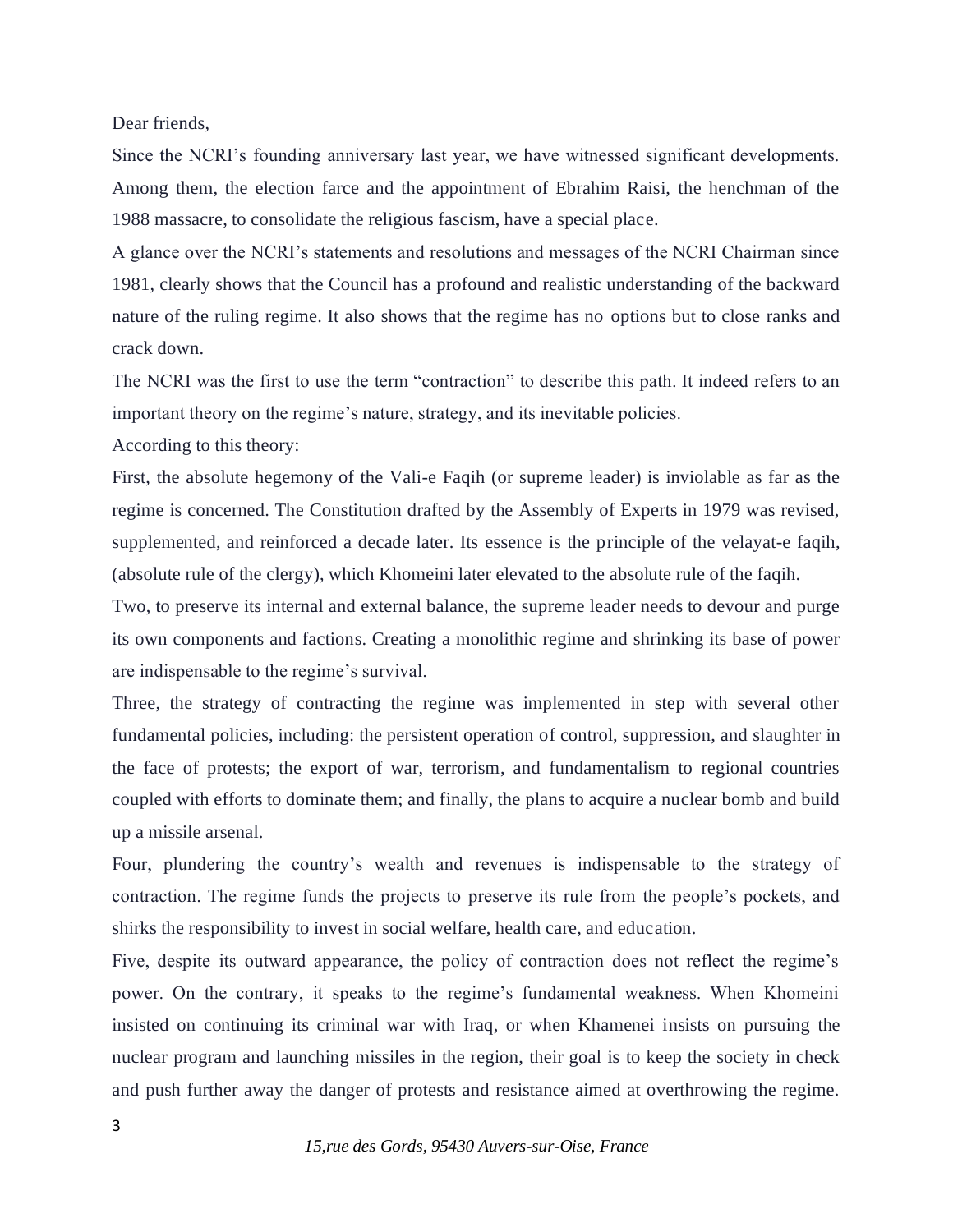This is the same goal that Khamenei is pursuing today by creating a unipolar regime.

#### **Bogus reformers purged**

The regime's strategy of contraction is exactly synonymous with its inability to reform. This is the important truth that has been a persistent component of the NCRI's positions in the past four decades, including at times when the euphoria over the so-called reformists dominated the political environment. Nevertheless, without any doubt, the NCRI kept saying that "the Velayate Faqih regime is incapable of any reform." The NCRI Chairman kept repeating, "a viper does not give birth to a dove."

The recent election sham was practically a political funeral for bogus reformers. The regime's apologists and its agents posing as opponents were mournful, and the proponents of appeasement were dumbfounded.

The December 2017-January 2018 uprising put an end to the game of reformists and hardliners. Since then, the claimants of false reform have gone into coma. The society has become polarized with the Iranian people's resistance standing up to the clerical regime, to the extent that it has left no more room for their parasitic life. The latest sham election was the fatal blow.

These professional traitors, however, will never stop defending the religious fascism in the face of the uprisings seeking to overthrow the regime.

#### **The NCRI's righteous positions**

I want to conclude that owing to its commitment to the overthrow of religious fascism, the NCRI underlined the regime's true nature and thus paved the way for the continuation of the resistance movement. This was while many forces, who pretended to be leftists, alongside the clerical regime and its Revolutionary Guard Corps (IRGC) pointed their finger to Iraq, the U.S. Imperialism, and the international Zionism, or looked for bogus reforms within the regime, instead of targeting the ruling reactionary regime.

It is also clear that the appeasement advocates can no longer justify their wheeling and dealings with the mullahs, claiming that there are moderates within the regime. Likewise, the clerical regime can no longer disguise its criminal officials and present them as reformists to its western counterparts.

Italy's former Foreign Minister told the Iranian Resistance gathering this year: "During the years,

*15,rue des Gords, 95430 Auvers-sur-Oise, France*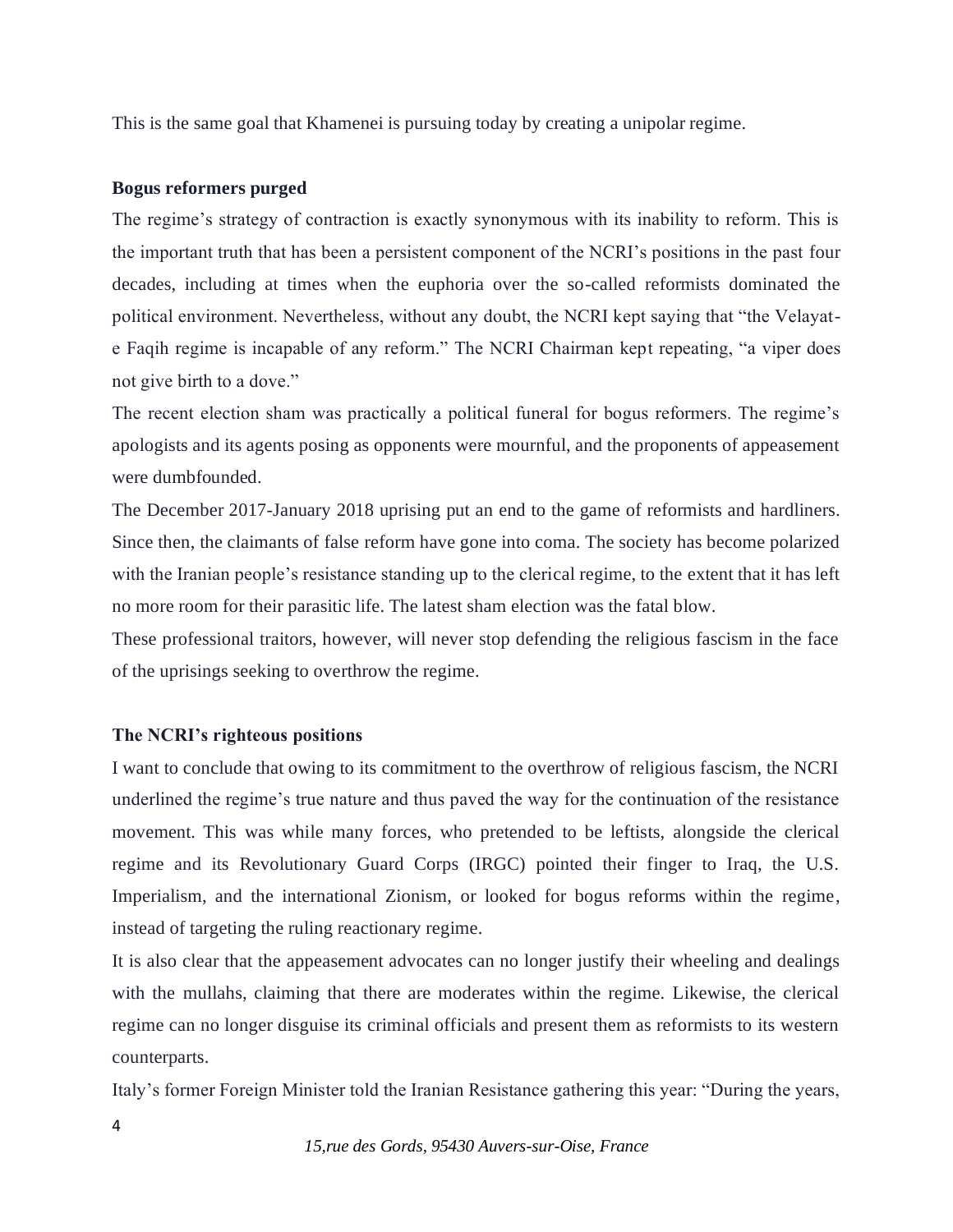myself as foreign minister or vice president of European Commission (…) had been having contact with representatives of the Iranian regime, sometimes the so-called reformists (…) They are very capable in trying to hide what they are doing."

Another former Prime Minister of Italy also recalled the background of European efforts to moderate the regime: "A lot of you told me, it is impossible that you can arrive at this result. But we tried and we failed."

#### **A monolithic regime signals Khamenei's political demise**

#### Dear friends,

The trend of events makes it palpably clear that the designation of a mass murderer as president emanates from the regime's weakness and precarious state.

The plan of what Khamenei called "a young Hezbollahi government" was devised a few months after the January 2018 uprising at Khamenei's headquarters. The December 2017-January 2018 uprising, the nationwide uprisings in July and August 2018, and other powerful uprisings in Kazerun, Khorramshahr, and Borazjan convinced Khamenei that it would be impossible to continue with the status quo. He concluded that he must form a new political configuration to confront the uprisings.

The first and most significant step in this path was the sham parliamentary elections in 2020 whereby Khamenei installed a collection of revolutionary guards and confidant thugs as parliament deputies. IRGC commander Mohammad Baqer Qalibaf, who boasts of being a club wielder, was picked to head the parliament. Such a combination has been unprecedented in the regime's entire history as it pertains to their cohesion and unity of action.

Another step was the mass murder during the November 2019 uprising which revealed that Khamenei had found himself on brink. He temporarily forestalled the regime's overthrow by resorting to carnage.

So, one can conclude that Khamenei was forced to create a monolithic regime because of his political demise when encircled by the protests and uprisings by an angry nation.

As a matter of fact, this development pushed the regime into a situation qualitatively different from any other time. The crux of the matter is that consolidating the regime was possible only by appointing a mass murderer who only intensifies the hostility of the Iranian people towards the regime.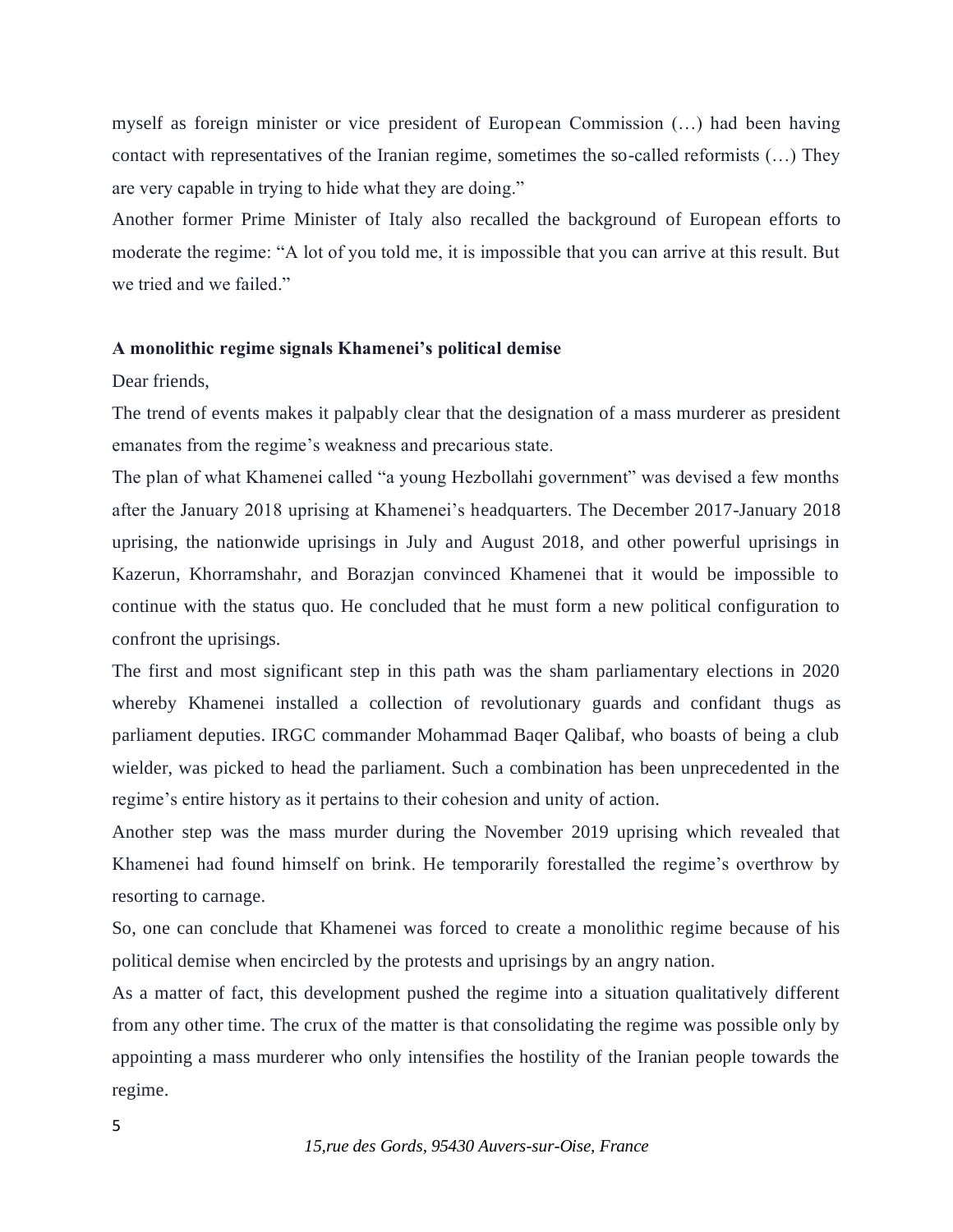Indeed, the conditions for overthrowing the regime are at hand. This is why Khamenei could not even tolerate one of his closest confidants, IRGC Brig. Gen. Ali Larijani. For 27 years, Larijani was the acting Chairman of the IRGC's Joint Chief of Staff, the head of the state radio and television, the secretary for the Supreme National Security Council, and the Parliament Speaker.

As such, Khamenei will have no way out of the path he has taken. He is at an impasse with no room to maneuver. Such a path will never create new capabilities, potentials, and motives to resolve the countless problems plaguing the Iranian society.

As a result, we see that the regime's negotiations with the U.S. to revive the JCPOA have not gone anywhere. The IRGC's official publication wrote: "The JCPOA's revival is less than nothing."

Secondly, considering that Khamenei has totally blocked the road to reforms which he views as being dangerous for his hegemony, any form of opening and improvement in economic and social affairs are also inconceivable.

These days we are seeing that the Coronavirus death toll has certainly exceeded 330,000. The reality is that the clerical regime has brought nothing but deaths, executions, massacres, and massive human casualties to erect a barrier against popular uprisings. It has also deliberately denied the people of Iran vaccines and frustrated everyone.

Today, unemployment, stagnant production, natural disasters, capital flight, negative economic growth rate, runaway inflation, devaluation of the national currency, and water and electricity crises have ravaged the country.

Poverty has become widespread; starvation has affected millions. Unemployment and loss of jobs have enraged the public. Daily bankruptcy of businesses has destroyed many families. Women and youth are perishing from repression and deprivation.

This is why there is no solution for the multitude of unanswered demands by the people and the outbreak of protests. So, the mullahs will ultimately face the uprisings.

Presently, the protests have already risen from under the ashes of the Coronavirus. From the uprising of the deprived people and fuel carriers of Saravan in Sistan and Baluchestan, to the uprising of the people of Yasuj, to the brave people of Aleshtar and Abdanan who clashed with Revolutionary Guards, to the repeated nationwide protests of the retirees, pensioners, and teachers, and the protests of farmers and livestock owners in Isfahan, Yazd, and Damghan.

Also, the nationwide strikes of contract workers of the oil, gas and petrochemical industries,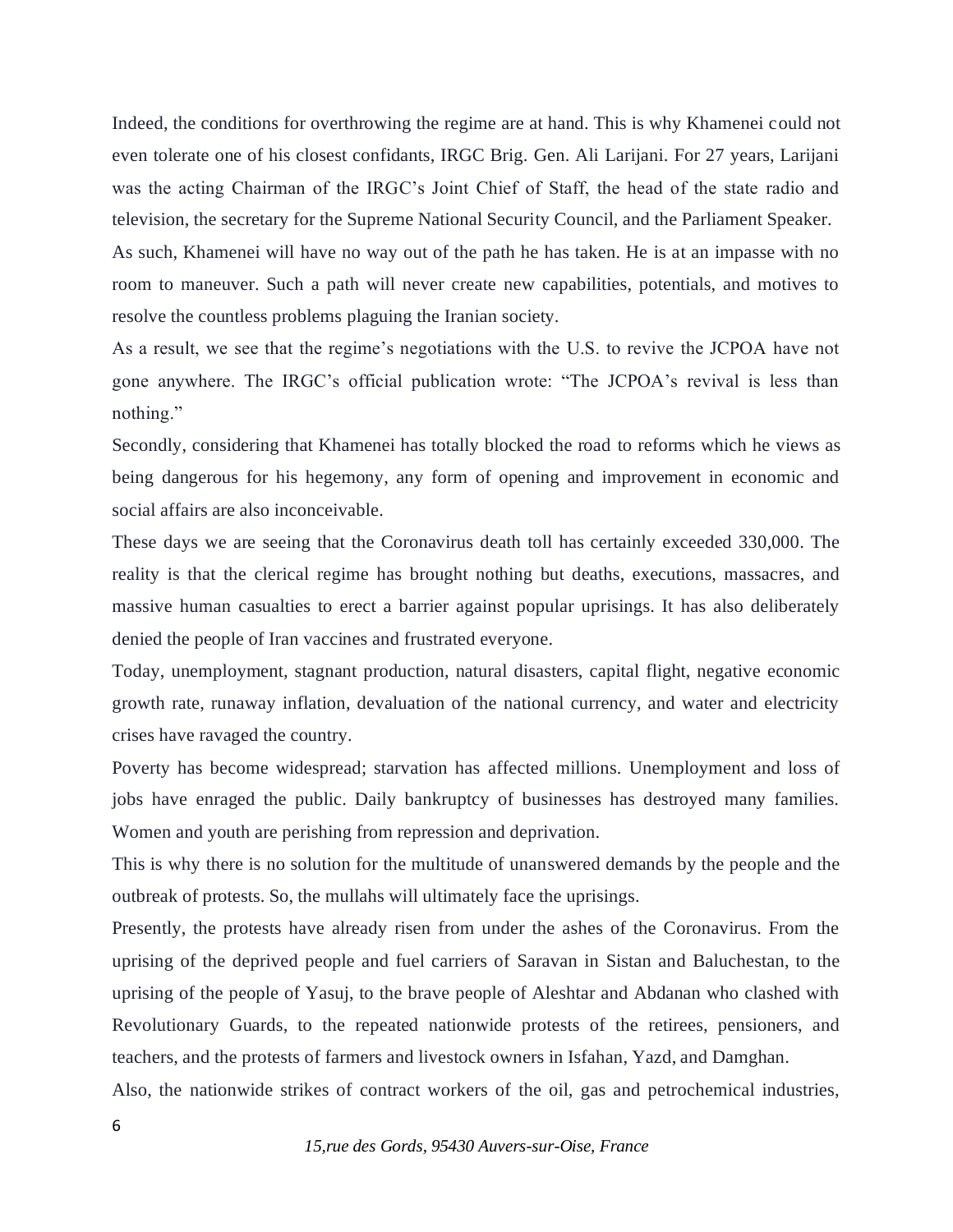power plants, and refineries, have continued for more than three weeks. And the protests of the heroic people of Khuzestan still persist despite the martyrs and daily arrests.

These are the footsteps of nationwide massive uprisings.

And thirdly, the taking office of a mass murderer is indicative of the regime's precarious and fragile state where its measures to protect the regime provoke protests and upheavals in Iranian society every day.

The most important character of the present situation is that a sense of urgency dominates the regime. This is to say:

It has to be prepared every day and every hour to deal with the outbreak of protests and uprisings in this or that city;

It has to live every day and every hour with the nightmare of the ultimate rebellion of the army of the hungry;

It has to be ready every day and every hour to deal with the operations of the Resistance Units;

It has to await every day and every hour for the political and military repercussions of its missile attacks and warmongering in the region;

And it has to remain concerned every day and every hour about further disintegration of its repressive forces.

#### **The democratic alternative and Resistance Units on their way to victory**

Dear friends and compatriots,

In the lives of despotic and anti-popular regimes, including the religious fascism in Iran, there are occasions when the regime loses its dynamism and becomes stagnate. But such circumstances will serve as an opportunity for the Iranian people to free themselves only if there is a grassroots resistance movement which can turn such a possibility and potential into action on the ground. Otherwise that window would quickly close.

This is where the role of the democratic alternative and its march towards victory with the Resistance Units and the Army of Freedom comes into play.

Today, one can say with absolute certainty that the Iranian Resistance has succeeded in convincing the international community of the need to hold the clerical regime's murderous president to account.

The hysteric reaction by regime officials, state media and its operatives and apologists as well as